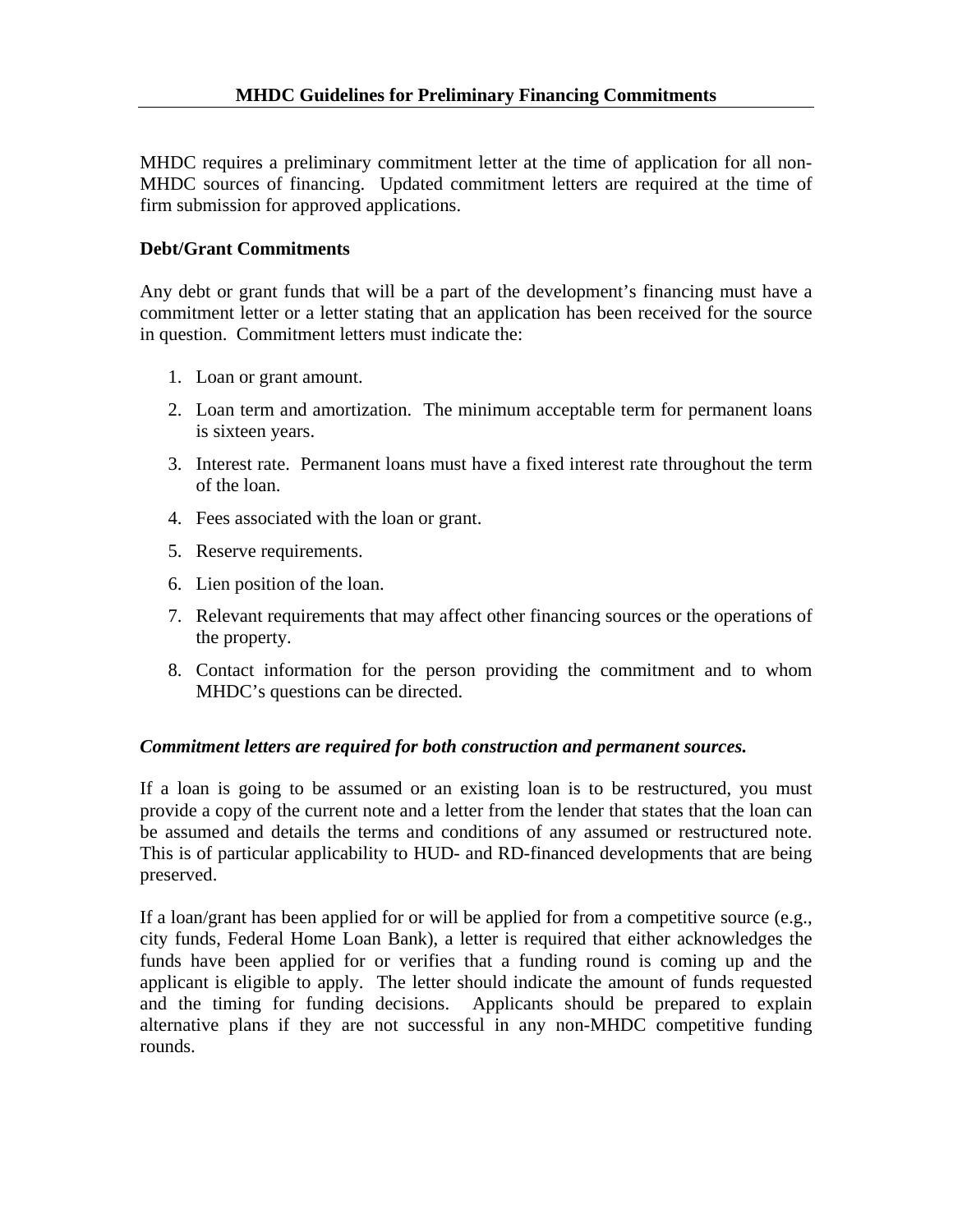An updated commitment letter must be provided with the firm submission and should update the information from the commitment provided at application. Debt, except for assumed debt, must have a commitment letter at the time of firm submission. Assumed debt should include a letter from the lender indicating what needs to be done for the assumption to be finalized and when that is expected to occur.

## **Equity Commitments**

If all the various types of tax credit equity are to be provided by the same syndicator, one commitment letter meeting all the requirements below will be sufficient.

Any development with tax credit equity listed as a source must include a preliminary commitment letter or letter of interest. The letter must indicate the:

- 1. Ownership percentage and amount of annual credits to be purchased by the equity provider.
- 2. Price per dollar of annual credit purchased. Investors taking more than a de minimis share of ownership interest must provide a capital contribution in exchange for their share of federal tax credits.
- 3. Total amount of capital contributions.
- 4. Amount of equity paid in during the construction period.
- 5. Any fees, such as an asset management fee, that must be paid over the compliance period.
- 6. Any reserve requirements.
- 7. For historic rehabilitation tax credit equity, the eligible basis calculated for both the state and federal historic credits
- 8. Contact information for the person providing the commitment and to whom MHDC's questions can be directed.

At firm submission commitments for tax credit equity must include an update of all the information provided with the application and also include the following information:

- 1. Capital contribution timing and amounts including the dates or milestones when equity will be contributed to the partnership. Developments with a loan from MHDC must meet the MHDC required contribution of 10% of federal and state Low Income Housing Tax Credit equity invested at construction closing with another 10% invested at 50% construction completion.
- 2. Description of development costs attributed to limited partner, including syndication costs.

If a bridge loan is to be provided by the equity investor the terms and conditions of that loan can be included with the equity commitment and do not need to be presented in a separate commitment letter.